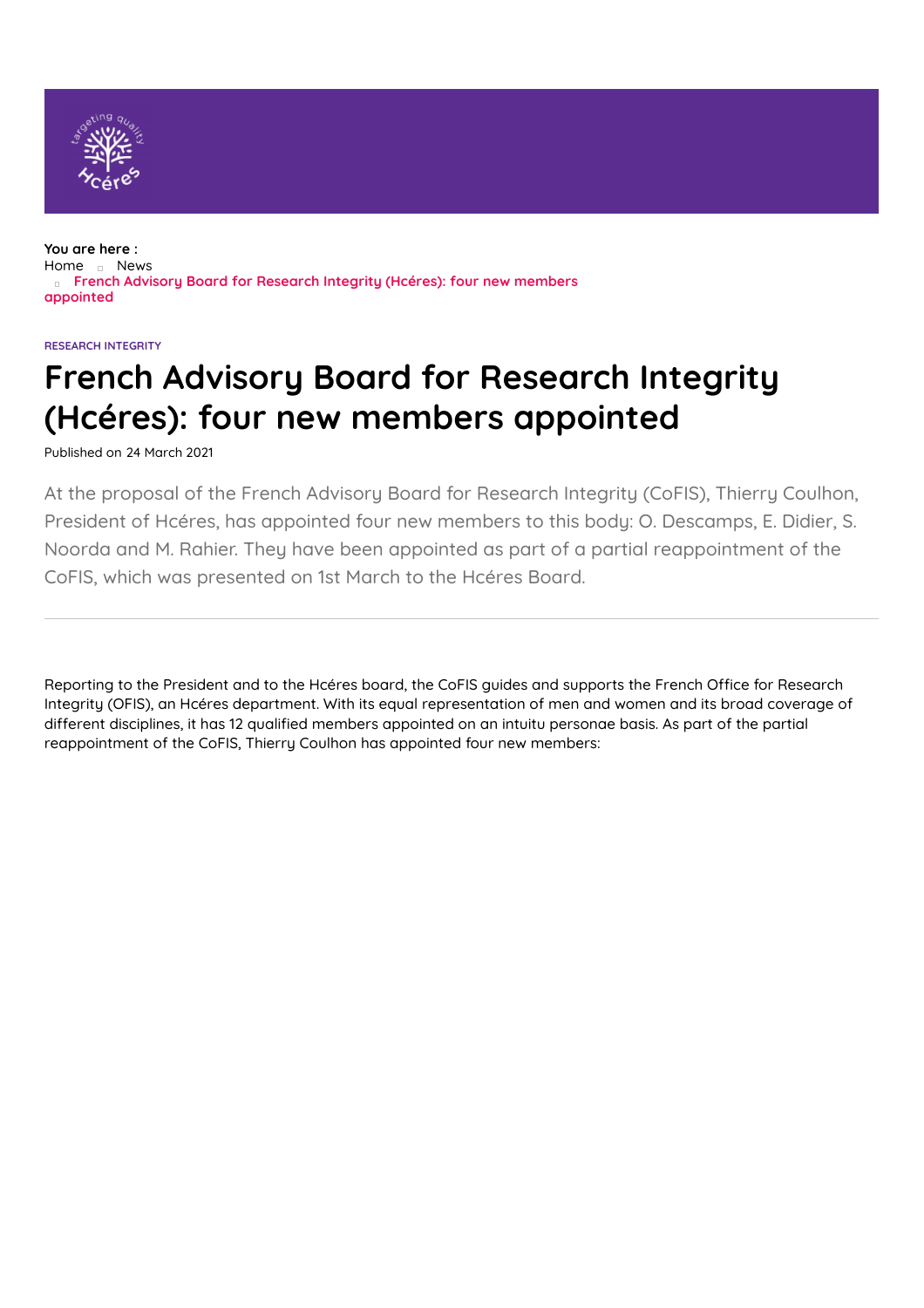#### **Olivier Descamps**

Professor of the History of Law at Université Paris II Panthéon-Assas, where he has managed the University Diploma in the History of Law since 2012, Olivier Descamps holds a doctorate in law from the same university (2001) and an agrégation in the history of law (2004). Since 2010, he has been the co-director of the Law and History dual degree programme in partnership with Sorbonne Université and has directed the Centre for Studies in Legal History (CNRS) since 2007. He has participated in two Hcéres evaluation committees (2013, 2014) as a representative of the CNRS national committee (section 36).

### **Emmanuel Didier**

Director of Research at the French National Centre for Scientific Research (CNRS) in sociology at the Centre Maurice Halbwachs, Emmanuel Didier has a degree from the École nationale de la statistique et de l'administration économique (National School of Statistics and Economic Administration, 1995), a doctorate in the Socioeconomics of Innovation from Mines ParisTech - PSL (2000) and is certified as a research director from ENS – PSL (2018). In 2019, he became a member of the French National Ethics Consultative Council (CCNE). Since 2020, he has directed the Medicine-Humanities programme at ENS – PSL and participated in the working group on Covid-19 at the French National Steering Committee of Digital Ethics (CNPEN).

#### **Sijbolt Noorda**

President Emeritus of the University of Amsterdam (Netherlands), former President of the Association of Dutch Universities and former member of the Board of Administrators of the European University Association (EUA), since 2013 Sijbolt Noorda has been president of the Observatory Magna Charta Universitatum (Bologna, Italy). His varied career and responsibilities have made him a specialist on issues of teaching, learning, internationalisation and governance in higher education as well as open science topics.

#### **Martine Rahier**

Professor of Animal Ecology and Entomology at the University of Neuchâtel (Switzerland), where she was Rector (2008 to 2016), Martine Rahier is an agricultural engineer and a graduate of the Université Libre de Bruxelles (Belgium, 1977). She holds a doctorate in science from the University of Basel (Switzerland, 1983) and an accreditation in ecology from the University of Zurich (Switzerland, 1993). Martine has been a member of the German Accreditation Council since 2013, she has been the vice president of the European University Association (EUA) since 2015, and she has sat on the board of the Austrian Agency for Quality Assurance and Accreditation since 2017. She has also been a member of the Observatory Magna Charta Universitatum (Bologna, Italie) since 2019.

Due to the reappointment of half of the CoFIS, the (renewable) terms for Olivier Descamps, Emmanuel Didier, Sijbolt Noorda will last three years, and one year for Martine Rahier.

Additionally, the terms for Michèle Leduc (Emeritus Director of Research, CNRS), Olivier Le Gall (President of CoFIS, Director of Research, Inrae) and Romain Pierronet (Associate researcher, University Paris-Est) have been extended until 2023.

A new partial reappointment of CoFIS will take place in 2022 at the end of the terms of Sophie Carenco (Researcher, CNRS, Sorbonne Université), Frédérique Claudot (University Lecturer - Hospital Practitioner, School of Public Health, Nancy Faculty of Medicine, University of Lorraine), Jean-Pierre Finance (Professor emeritus, Université de Lorraine) and Line Le Gall (Professor at the French national museum of natural history). One vacancy remains to be filled later in 2021.

## **Find out more…**

Find the CoFIS [space](https://www.hceres.fr/en/french-advisory-board-research-integrity) online